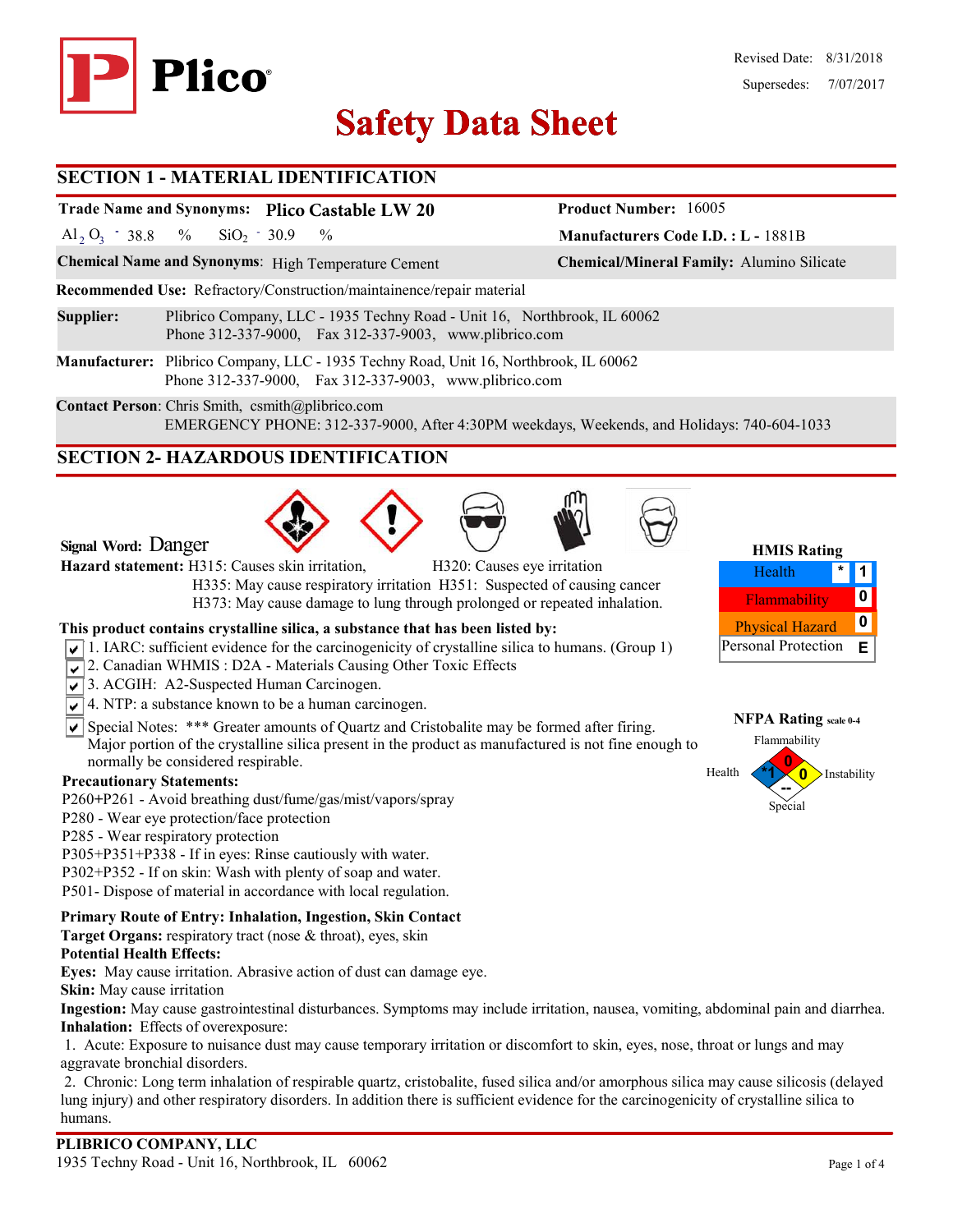Trade Name and Synonyms: **Plico Castable LW 20 Example 2 of 4 Revised Date: 8/31/2018 Page 2 of 4 Plico Castable LW 20** 

|  | 그 사람들은 그 사람들은 그 사람들은 그 사람들을 지르며 그 사람들을 지르며 그 사람들을 지르며 그 사람들을 지르며 그 사람들을 지르며 그 사람들을 지르며 그 사람들을 지르며 그 사람들을 지르며 그 사람들을 지르며 그 사람들을 지르며 그 사람들을 지르며 그 사람들을 지르며 그 사람들을 지르며 그 사람들을 지르며 그 사람들을 지르며 그 사람들을 지르며 그 사람들을 지르며 그 사람들을 지르며 그 사 |                                         |  |
|--|--------------------------------------------------------------------------------------------------------------------------------------------------------------------------------------------------------------------------------|-----------------------------------------|--|
|  |                                                                                                                                                                                                                                | <b>SECTION 3- HAZARDOUS INGREDIENTS</b> |  |

| Ingredients (checked)                      | C.A.S. No.              | Weight %        | <b>TLV ACGIH</b><br>$mg/m^3$  | <b>OSHA PEL</b><br>mg/m <sup>3</sup> | <b>EINECS</b>          |
|--------------------------------------------|-------------------------|-----------------|-------------------------------|--------------------------------------|------------------------|
| $\overline{\mathbf{x}}$<br>Ouartz***       | 14808-60-7              | 3.64            | $0.025$ (resp.dust)           | $0.05$ mg/m <sup>3</sup> TWA         | 238-878-4              |
| $\overline{\mathbf{x}}$<br>Cristobalite*** | 14464-46-1              | 2.89            | $0.025$ (resp.dust)           | $0.05$ mg/m $3$ TWA                  | 238-455-4              |
| Amorphous Silica***                        | 69012-64-2              |                 | $0.025$ (resp.dust)           | $15$ (total), $5$ (resp.)            | $273 - 761 - 1$        |
| Fused Silica***                            | 60676-86-0              |                 | $0.025$ (resp. dust)          | $80 \text{ mg/m}^3$ /%SiO 2          | 262-373-8              |
| Zirconium Silicate***                      | 14940-68-2              |                 | 10                            | $15$ (total), $5$ (resp.)            | 239-019-6              |
| Aluminum Phosphate                         | 13530-50-2              |                 | $2 \text{ mg/m}^3$ TWA(as Al) | $2 \text{ mg/m}^3$ TWA(as Al)        | 236-875-2              |
| Alumina                                    | 1344-28-1               |                 | $1$ (resp.dust)               | $15$ (total), $5$ (resp.)            | 215-691-6              |
| Aluminosilicate(Mullite)                   | 1302-93-8               | $12. - 22.$     | $2$ (resp.dust)               | $15$ (total), $5$ (resp.)            | 215-113-2              |
| Aluminosilicate(Kyanite)                   | 1302-76-7               |                 | $2$ (resp.dust)               | $15$ (total), $5$ (resp.)            | 215-106-4              |
| Bauxite                                    | 1318-16-7               |                 | 10                            | $15$ (total), $5$ (resp.)            | -------                |
| Silicon Carbide                            | $409 - 21 - 2$          |                 | 10                            | $15$ (total), $5$ (resp.)            | 206-991-8              |
| Pyrophyllite                               | 12269-78-2              |                 | 10                            | $15$ (total), $5$ (resp.)            |                        |
| Spinel                                     | 1302-67-6               |                 | 10                            | $15$ (total), $5$ (resp.)            | 215-105-9              |
| Andalusite                                 | 12183-80-1              |                 | 10                            | $15$ (total), $5$ (resp.)            | 235-352-6              |
| Zirconiumdioxide                           | 1314-23-4               |                 | 10                            | $15$ (total), $5$ (resp.)            | 215-227-2              |
| X<br>Calcium Aluminate Cement 65997-16-2   |                         | $49. - 59.$     | 10                            | $15$ (total), $5$ (resp.)            | 266-045-5              |
| Calcium Silicate Cement                    | 65997-15-1              |                 | 10                            | $15$ (total), $5$ (resp.)            | 266-043-4              |
| $\overline{\mathrm{x}}$<br>Clay            | 1332-58-7               | $9.8 - 19.$     | $2$ (resp.dust)               | $15$ (total), $5$ (resp.)            | 265-064-6              |
| Aluminum Sulfate                           | 10043-01-3              |                 | $2$ (resp.dust)               | $15$ (total), $5$ (resp.)            | 233-135-0              |
| <b>Barium Sulfate</b>                      | 772-74-37               |                 | 10                            | $10$ (total), $5$ (resp.)            | 231-784-4              |
| Bentonite                                  | 1302-78-9               |                 | 10                            | $15$ (total), $5$ (resp.)            | 215-108-5              |
| $\overline{\mathbf{x}}$<br>Perlite         | 93763-70-3              | $8.8 - 18.$     | 10                            | $15$ (total), $5$ (resp.)            | 310-127-6              |
| Sodium Silicate                            | 1344-09-8               |                 | 10                            | $15$ (total), $5$ (resp.)            | 215-687-4              |
| Ιx<br>Titanium Oxide                       | 13463-67-7              | 1.2             | 10                            | $15$ (total), $5$ (resp.)            | 215-280-1              |
| Calcium Fluoride                           | 7789-75-5               | $1 - 5$         | $2.5$ as $F$                  | $2.5$ as $F$                         | 232-188-7              |
| Organic Fiber                              | 9003-07-0               | $0.05 - 0.5$    | $10$ (total), $3$ (resp.)     | $15$ (total), $5$ (resp.)            |                        |
| Sodium Hydroxide<br>polyphosphoric acids,  | 1310-73-2<br>68915-31-1 | $\leq 1$<br>< 5 | 2 (Ceiling)<br>3 (resp. dust) | 2 TWA<br>$15$ (total), $5$ (resp.)   | 215-185-5<br>272-808-3 |
| sodium salts                               |                         |                 |                               |                                      |                        |

#### **SECTION 4- FIRST AID MEASURES**

Eyes: Immediately flush eyes with plenty of water and get medical attention.

Skin: Wash with soap and water. Get medical attention if irritation develops or persists.

Ingestion: If swallowed, seek medical attention.

Inhalation: Remove to fresh air. If not breathing, give artificial respiration. Get immediate attention.

If symptoms persist, seek medical attention.

#### **SECTION 5- FIRE FIGHTING MEASURES**

**Unusual Fire and Explosive Hazards:** The product will not burn. Improper mixing and bake-out of materials may result in steam spalling during initial heating. Refer to mixing instructions and bake-out schedules for proper procedures.

**Fire Fighting Equipment:** Fire fighters should wear full protective gear and self-contained breathing apparatus-SCBA.

### **SECTION 6- ACCIDENTAL RELEASE MEASURES**

**Steps to be taken in case material is released or spilled:** Wear protective clothing as described in Section 8 of this sheet. Use routine housekeeping procedures, avoid dusting, collect material in closed containers or bags.

**Waste Disposal Method:** According to the EPA (40CFR 261.3) wastes are not hazardous wastes. Wastes may be disposed of in a landfill, however, in accordance with federal, state, and local regulations.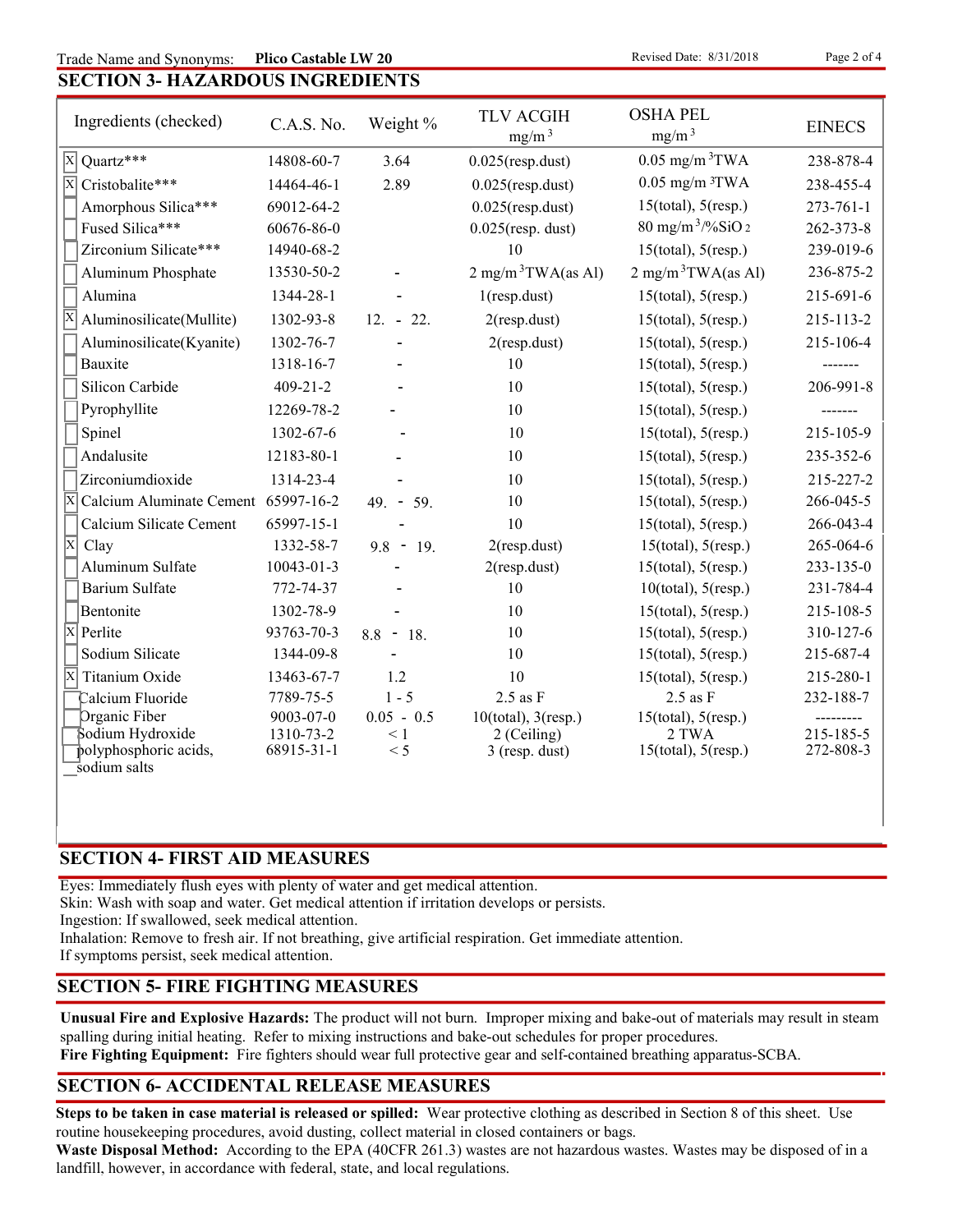#### **SECTION 7 - HANDLING AND STORAGE**

To ensure product quality, store material in a dry place. Minimize dust generation and avoid inhalation and contact with refractory dusts during processing, installation, maintenance and tear-out. After handling of refractory dusts from processing, installation, maintenance or tear-out, wash exposed skin areas thoroughly. Wash clothing contaminated with dusts.

#### **SECTION 8 - EXPOSURE CONTROL/PERSONAL PROTECTION**

Ventilation: Local and Mechanical: follow OSHA STD 29 CFR 1910.94.

Respiratory Protection: Good ventilation should be provided if dust is created when working with materials. Used material, which is being removed, should be dampend to reduce dust. In addition, when dust is present, workers should employ repirator protection. Recommended: NIOSH approved respirator for dusts and mists, including silica, in compliance with OSHA STD 29.CFR1910.134.

Alkaline

Protection Gloves: Protective gloves recommended.

Eye Protection: Safety glasses/goggles.

Other Protective Equipment: As required to meet applicable OSHA standards. Note: See Section 3 for occupational exposure limit values.

#### **SECTION 9- PHYSICAL AND CHEMICAL PROPERTIES**

Appearance, Color & Odour: Granular aggregate & fine powder mix, brown in color, earthly smell

Solubility in Water: Negligible

Boiling Point (o ): N/A

Melting Point (o ): 2000F / 1093C

1

Specific Gravity:

#### **SECTION 10- STABILITY AND REACTIVITY DATA**

∣V∣

Stability: Stable Hazardous Polymerization: May not occur Incompatibility: Materials to avoid: N/A

Vapor Density: Not applicable

pH: Alkaline Vapor Pressure: Not applicable

Evaporation Rate: Not applicable

% Volatile by Weight: Not applicable

Hazardous Decomposition: N/A

# **SECTION 11 - TOXICOLOGICAL INFORMATION**

Effects of overexposure:

- 1. Acute: Exposure to nuisance dust may cause temporary irritation or discomfort to skin, eyes, nose, throat ∣V∣ or lungs and may aggravate bronchial disorders.
	- 2. Chronic: Long term inhalation of respirable quartz, cristobalite, fused silica and/or amorphous silica may cause silicosis (delayed lung injury) and other respiratory disorders.
- $\vert\mathbf{v}\vert$ 3. Prolonged contact with skin may cause irritation.

For crystalline silica (quartz /cristobalite):

CARCINOGENICITY: Product contains crystalline silica which may cause delayed respiratory disease (silicosis) if inhaled over a prolonged period of time. IARC concludes that "there is a sufficient evidence for the carcinogenicity of crystalline silica to humans." (Group 1).

For aluminum silicate: Aluminum silicate minerals have been found to cause lung fibrosis in the absence of crystalline silica.

# **SECTION 12 - ECOLOGICAL INFORMATION**

No ecological concerns have been identified.

Not applicable for as-manufactured refractory product. Dusts of as-manufactured refractory product have a low order of aquatic toxicity (rating TLm96: over 1000 ppm), are insoluble, and are not very mobile. Based upon this information, it is not believed to be a significant threat to the environment if accidentally released on land or into water. However, dusts generated during maintenance and tear-out operations may be contaminated with other hazardous substances (e.g. metal). Evaluation of dusts from specific processes should be performed by a qualified environmental professional to determine if an environmental threat exists in the case

# **SECTION 13 - DISPOSAL CONSIDERATIONS**

Waste Disposal Method: According to the EPA (40CFR261.3) wastes are not hazardous wastes. Wastes may be disposed of in a landfill, however, in accordance with federal, state, and local regulations. However, dusts generated during maintenance and tear-out operations may be contaminated with other hazardous substances (e.g. metals). Therefore, appropriate waste analysis may be necessary to determine proper disposal. Waste characterization and disposal/treatment methods should be determined by a qualified environmental professional in accordance with applicable federal, state and local regulations.